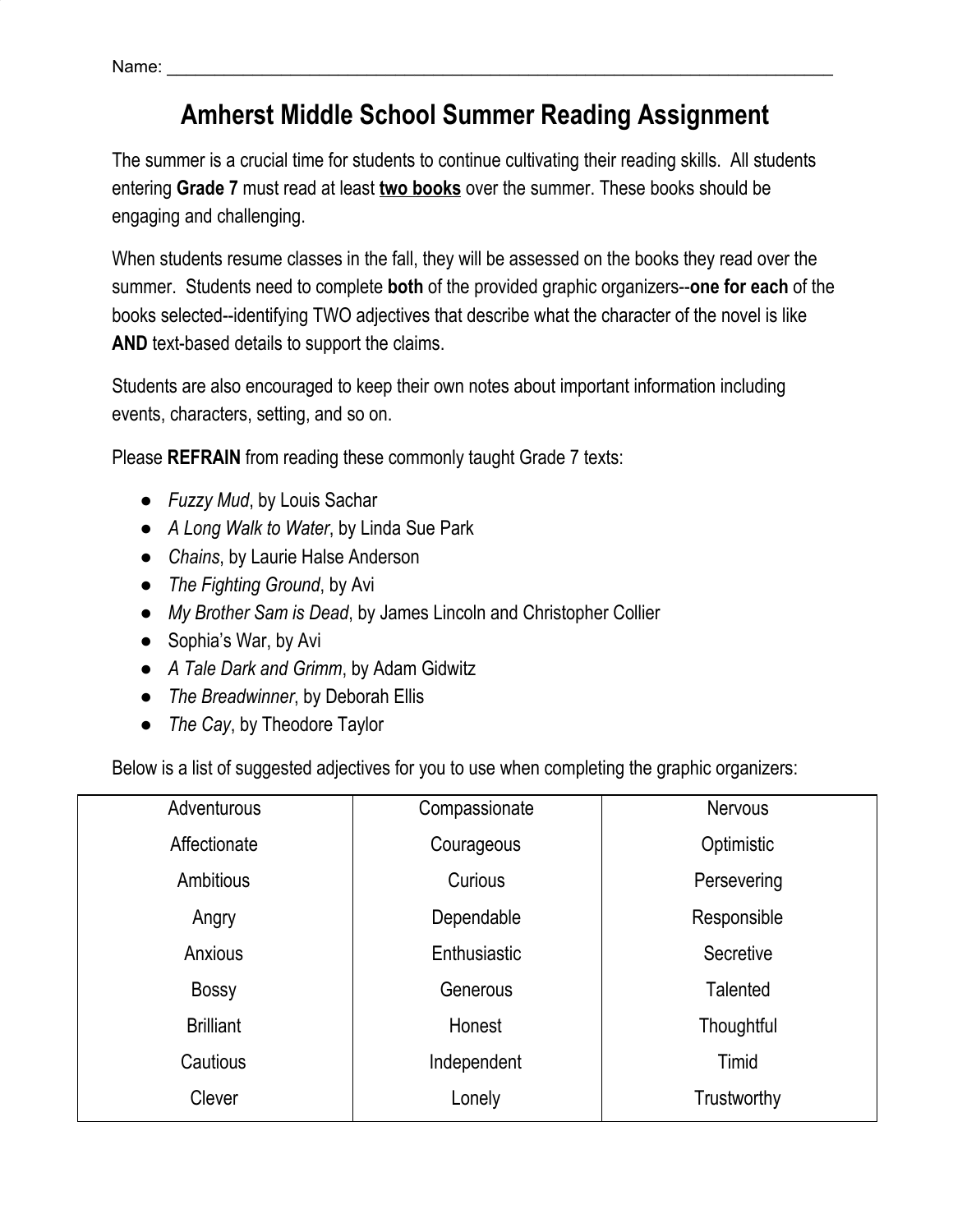## **Access to Digital Books and Audiobooks**

Thousands of titles are available through our school's **[Library](https://sites.google.com/amherstschools.org/mslmc?authuser=1) Media Center** (access available on Amherst Middle School's homepage). OverDrive is also available on mobile devices via the Sora App. Students can borrow titles for 28 days. After that time, some titles may be renewed based on demand. Students can also place a hold for a title and will receive an email once it is available.

| Click on OverDrive.                                                                           | <b>Amherst Central School District</b><br><b>Digital Library</b><br>powered by<br>OverDrive®                                              |  |  |
|-----------------------------------------------------------------------------------------------|-------------------------------------------------------------------------------------------------------------------------------------------|--|--|
| <b>Select Amherst</b><br><b>Central School</b><br>District (Follett).                         | <b>Please sign in</b><br>To sign in, please select your digital library from the list below.<br>Amherst Central School District (Follett) |  |  |
| Log in with your<br><b>Amherst credentials</b><br>(acsd student<br>username and<br>password). | Log in using your Follett account<br><b>Username</b><br>Password                                                                          |  |  |

Another resource available to all students is **Tumblebooks**. To access this resource from the LMC's homepage, click on **online databases**-->**Tumble Books**

Login: **amherstms**



Password: **login**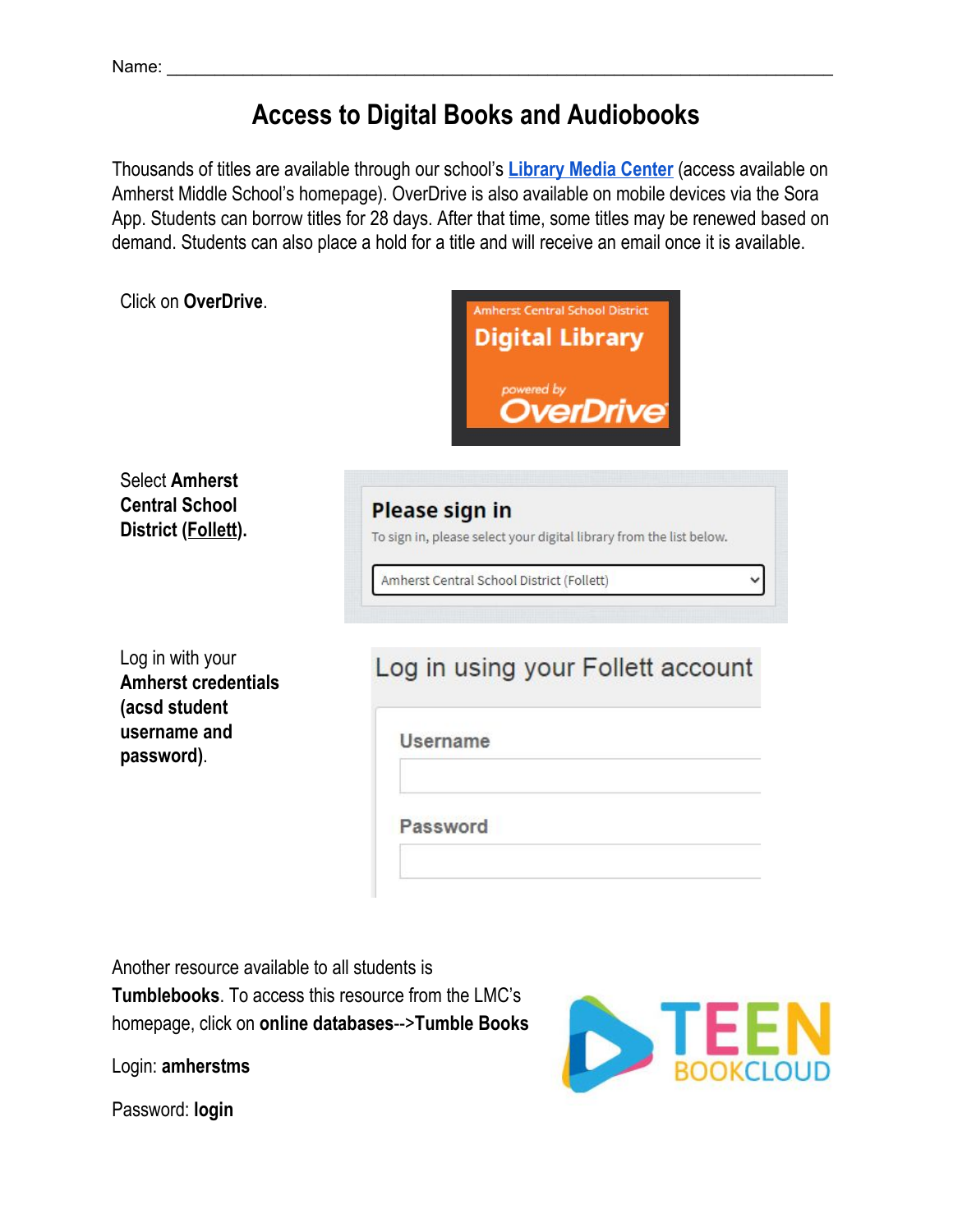| Name:   |  |
|---------|--|
| Title:  |  |
| Author: |  |

## **Character Map for Your First Book**

Directions: Place the main character's name (protagonist) in the oval. Choose **2** adjectives that describe his/her personality and add them in the diamonds. Give **specific examples** of how he/she shows that personality trait in the rectangles (quoted evidence and page numbers preferred). Please write in complete sentences.